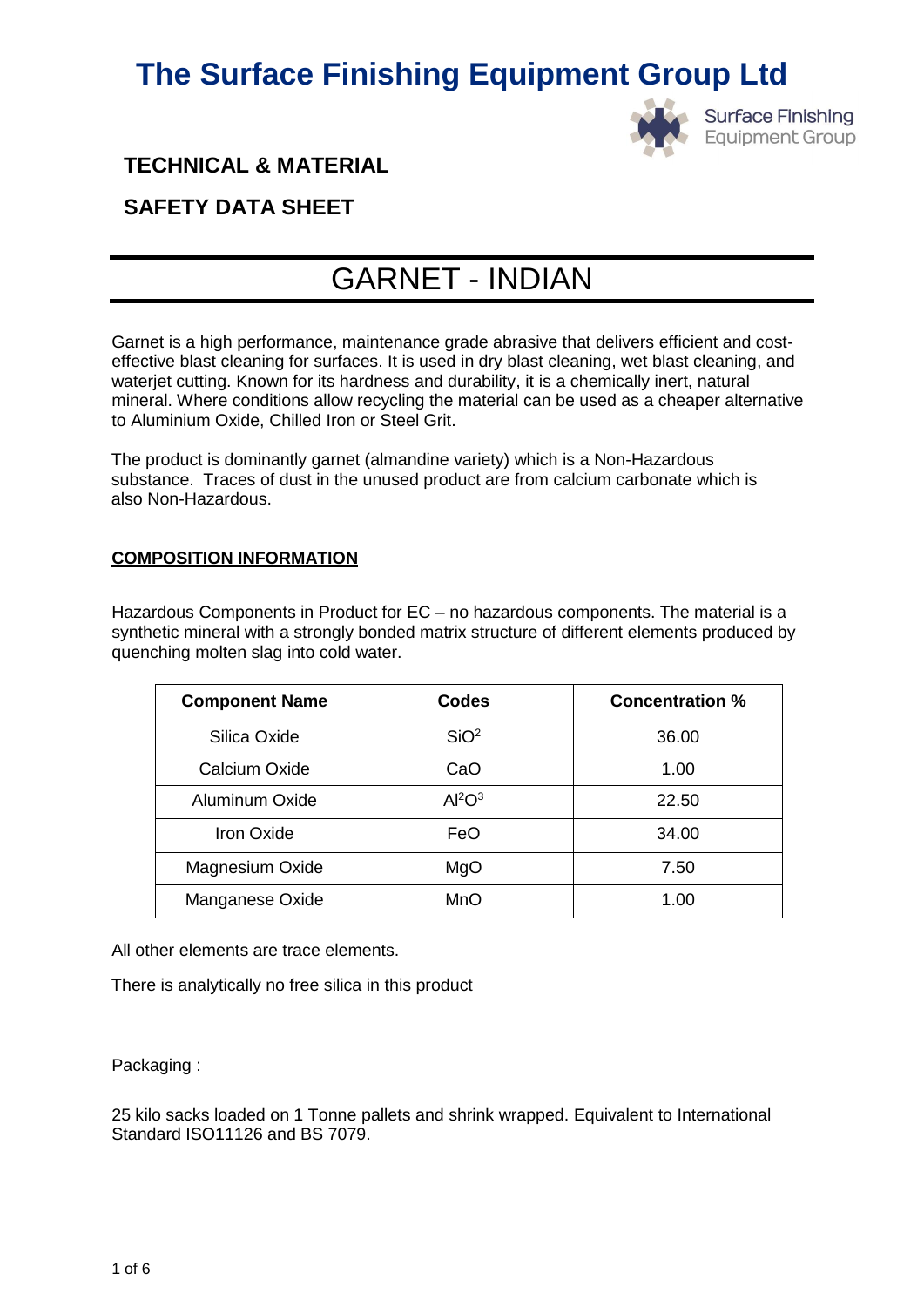

**Surface Finishing Equipment Group** 

# **HEALTH AND SAFETY DATA SHEET**

# GARNET - INDIAN

| <b>Product and Reference:</b>                            | <b>Garnet Natural Mineral</b>                                                                                                                                                                       |  |
|----------------------------------------------------------|-----------------------------------------------------------------------------------------------------------------------------------------------------------------------------------------------------|--|
| Date of Issue:                                           | 7/10/2016                                                                                                                                                                                           |  |
|                                                          |                                                                                                                                                                                                     |  |
| 1.                                                       | <b>IDENTIFICATION OF THE PREPARATION AND COMPANY</b>                                                                                                                                                |  |
| Company:<br><b>Product Code:</b><br><b>Intended Use:</b> | The Surface Finishing Equipment Group Ltd<br>Garnet - Indian<br>Abrasive blasting media.                                                                                                            |  |
|                                                          | <b>Distributor name &amp; address:</b> The Surface Finishing Equipment Group Ltd                                                                                                                    |  |
|                                                          | Comprising:                                                                                                                                                                                         |  |
|                                                          | Hogg Blasting & Finishing Equipment Ltd<br>Unit 10 Armstrong Road, Armstrong Industrial Estate, Washington,<br>Tyne & Wear, United Kingdom, NE37 1PR.<br>Tel. (0191) 415 3030   Fax (0191) 415 5345 |  |
| AND                                                      | Abraclean Ltd<br>Ann Street, Stockport, Cheshire. SK5 7PP<br>Tel: (0161) 480 8087    Fax: (0161) 480 4424                                                                                           |  |

# **2. HAZARD IDENTIFICATION**

**The product is dominantly garnet (almandine variety) which is a Non-Hazardous substance**. Traces of dust in the unused product are from calcium carbonate which is also Non-Hazardous.

Main Hazards **Dust from handling operations** 

Do not breathe dust liberated from used / blasted product. May have become contaminated by use.

| Health Effects - Eyes       | Dust may cause slight transient irritation.           |
|-----------------------------|-------------------------------------------------------|
| Health Effects - Skin       | Repeated or prolonged contact may produce irritation. |
| Health Effects - Ingestion  | None known                                            |
| Health Effects - Inhalation | Exposure to dust may have the following effects:-     |
|                             | irritation of nose, throat and respiratory tract,     |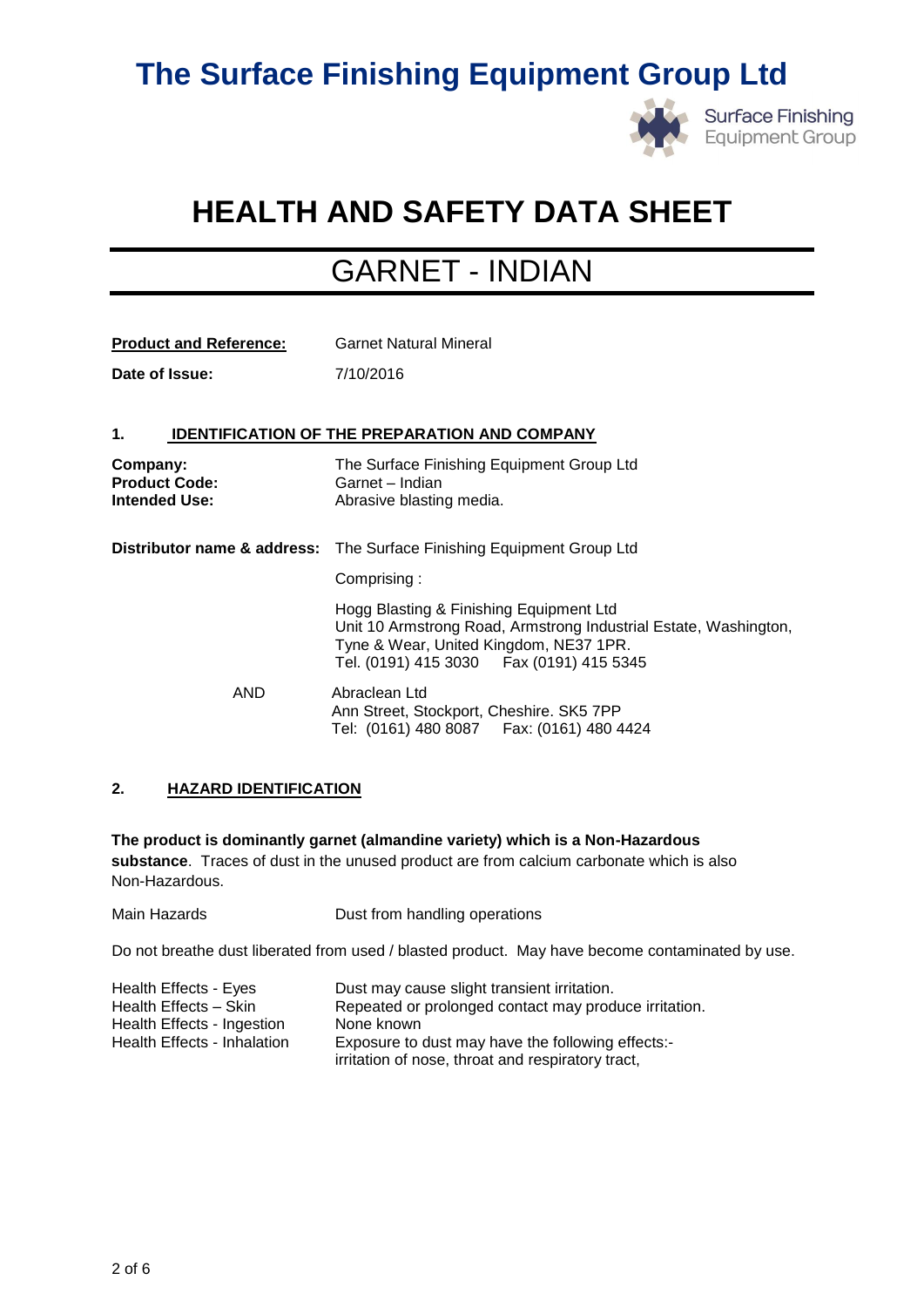

**Surface Finishing Equipment Group** 

## **3. COMPOSITION / INFORMATION ON COMPONENTS**

Hazardous Components in Product for EC – no hazardous components. The material is a synthetic mineral with a strongly bonded matrix structure of different elements produced by quenching molten slag into cold water.

| <b>Component Name</b> | <b>Codes</b>                   | <b>Concentration %</b> |
|-----------------------|--------------------------------|------------------------|
| Silica Oxide          | SiO <sup>2</sup>               | 36.00                  |
| Calcium Oxide         | CaO                            | 1.00                   |
| Aluminum Oxide        | Al <sup>2</sup> O <sup>3</sup> | 22.50                  |
| Iron Oxide            | FeO                            | 34.00                  |
| Magnesium Oxide       | MgO                            | 7.50                   |
| Manganese Oxide       | MnO                            | 1.00                   |

All other elements are trace elements.

There is analytically no free silica in this product

## **4. FIRST AID MEASURES**

No acute or chronic health effects known in workers arising exposure to this product.

#### **Description of first aid measures:**

- **Ingestion:** Non-toxic. There are no known health effects resulting from accidental ingestion of small amounts that may occur during normal handling. Ingestions of large amounts may cause abdominal discomfort due to abrasiveness. Seek medical attention if symptoms develop.
- **Eye contact:** Particle and dust exposure may cause eye irritation due to abrasiveness. Flush with plenty of sterile water for at least 15 minutes or until particles are removed. Seek medical attention if irritation or soreness persists.
- **Skin contact:** There are no known health effects from skin contact that may occur during normal handling. Seek medial attention if symptoms develop. Contact with material under pressure will damage skin by abrasion. Clean and dress any open wounds and seek medical attention.
- **Inhalation:** Exposure to dust created by use as a blast cleaning media may cause throat and lung irritation, coughing or shortness of breath. Move to fresh air and blow nose to remove particulates from nasal passages. Seek medical attention if symptoms persist.

#### **Most important symptoms and effects, both acute and delayed.**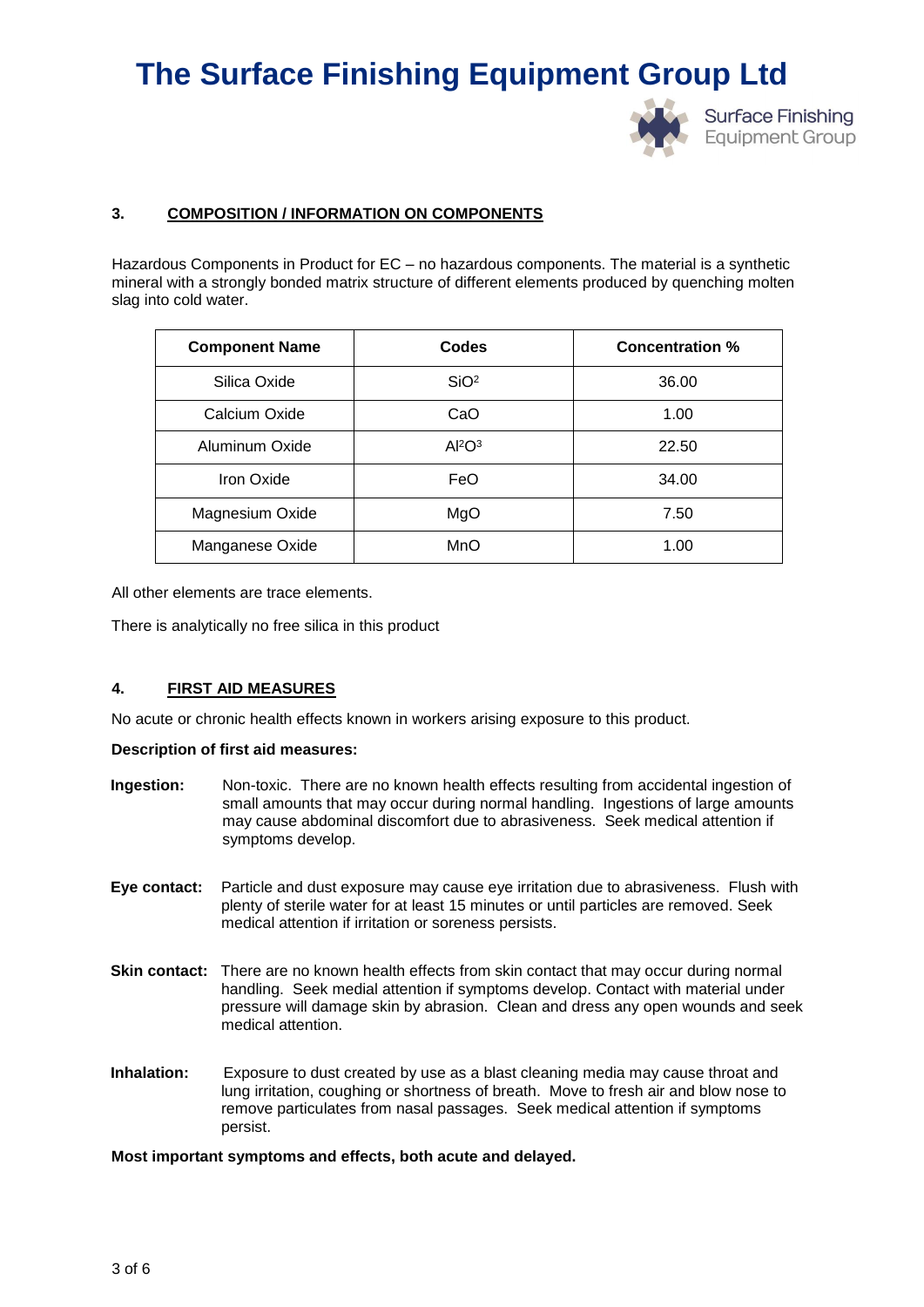

# **5. FIRE FIGHTING MEASURES**

## **This product is non-flammable and does not support combustion.**

| Extinguishing media:                                                        | Non-flammable.<br>Use media suitable for the surrounding material |
|-----------------------------------------------------------------------------|-------------------------------------------------------------------|
| Specific hazards arising from the chemical                                  | None known                                                        |
| Special protective equipment and precautions: No specific procedures given. |                                                                   |

# **6. ACCIDENTAL RELEASE MEASURES**

#### **No special precautions are necessary:**

| <b>Personal Precautions:</b>   | Wear safety equipment for normal handling                                                                                           |
|--------------------------------|-------------------------------------------------------------------------------------------------------------------------------------|
| <b>Environment Protection:</b> | The material should not be dumped in nature but collected and<br>disposed of in accordance with local, state or federal guidelines. |
| Cleaning Up Methods:           | If possible vacuum the material to avoid generating unnecessary<br>dust, or sweep and shovel up any spillages.                      |

# **7. HANDLING AND STORAGE**

**Handling:** Avoid breathing dust and spillage whilst handling.

The Manual Handling Operations Regulations may apply to the handling of bags when carrying out assessments.

#### **Storage:**

The storage and use of this product is not subject to any requirements but it should be kept dry where this is important for further process use.

# **8. EXPOSURE CONTROLS /PERSONAL PROTECTION**

| <b>Control parameters/</b><br><b>Exposure Standards</b> | Total Dust - Less than 10 mg per cubic metre 8h TWA.<br>Respirable dust - Less than 4 mg per cubic metre 8h TWA                                                                                                                                                                                                                                                                                                                                                                                                                                                                                                                                         |
|---------------------------------------------------------|---------------------------------------------------------------------------------------------------------------------------------------------------------------------------------------------------------------------------------------------------------------------------------------------------------------------------------------------------------------------------------------------------------------------------------------------------------------------------------------------------------------------------------------------------------------------------------------------------------------------------------------------------------|
| <b>Engineering Controls</b>                             | Maintain ventilation and/or dust collection to reduce exposure to dust<br>generated during handling and use. Maintain a clean and safe work<br>environment and monitor effectiveness.                                                                                                                                                                                                                                                                                                                                                                                                                                                                   |
| <b>Personal Protection</b>                              | Follow local, state or federal guidelines for the use of personal protection<br>equipment. Blast cleaning operations should use and air fed abrasive blast<br>hood conforming with Australian standards 1715 and 1716, and European<br>standard EN14594:2005 such as a Nova 2000, as well as leather (or<br>equivalent) gloves and apron when in use. Hearing protection should also<br>be worn when blast cleaning. Wear suitable clothing. All Personal<br>Protective Equipment, include Respiratory Protective Equipment, used to<br>control exposure to hazardous substances must be selected to meet the<br>requirements of the COSHH Regulations. |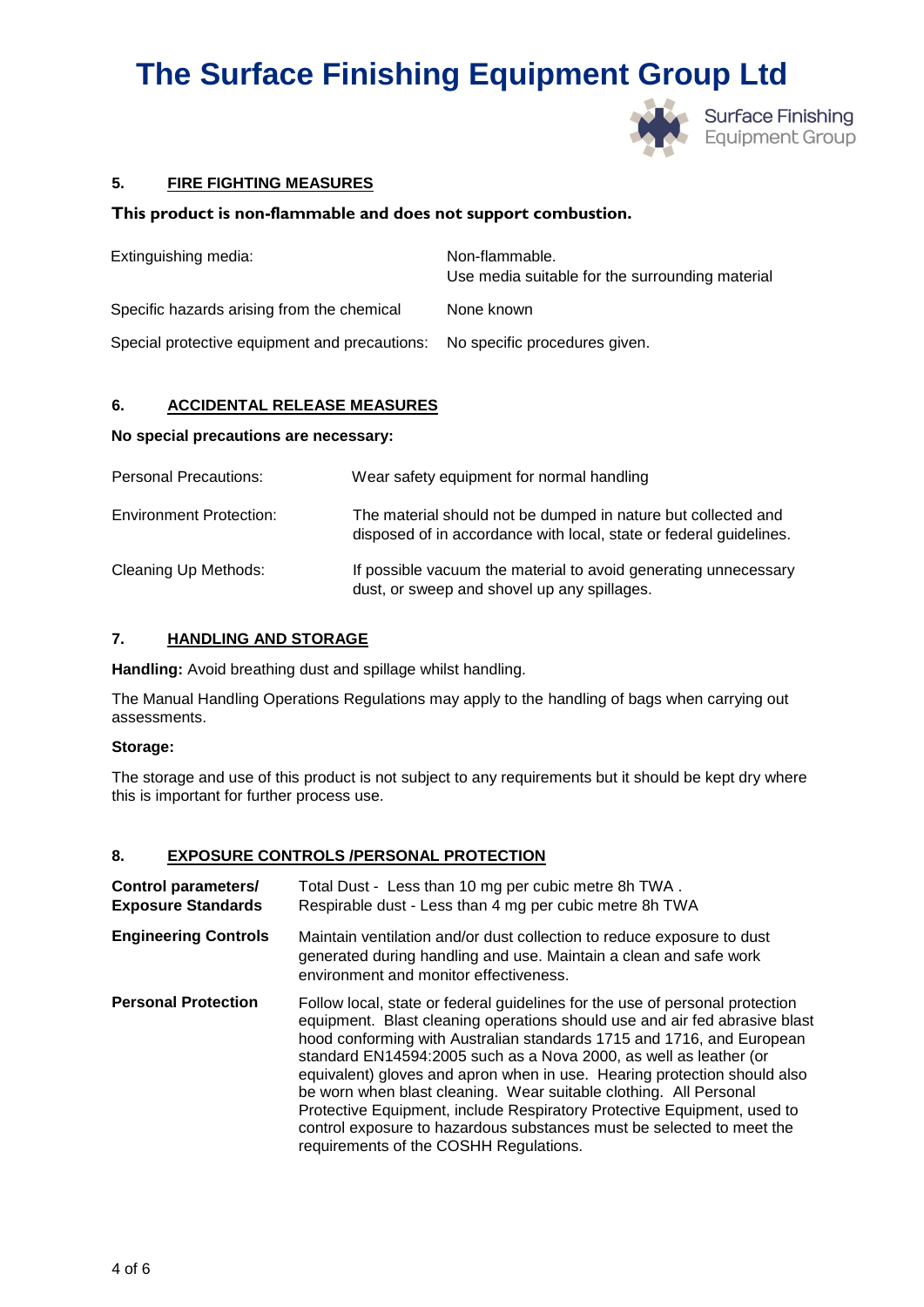# 9. **PHYSICAL AND CHEMICAL PROPERTIES**

Odour None Explosion Limits (%) None Flash point: None Solubility in water (kg/m3) lnsoluble Density (kg/m3) 2400 kg Hardness 7-8 mohs Specific gravity 4.0 – 4.1 kg/dm

Physical state Solid, angular pink/ red granules

# 10. **STABILITY AND REACTIVITY**

Possibility of hazardous reactions None known Conditions to avoid None Known Incompatible materials None Known Hazardous Reaction None Known

Reactivity **Inert solid under normal handling and use conditions.** Chemical Stability Stable under normal storage handling and use conditions

**Surface Finishing Equipment Group** 

## 11. **TOXICOLOGICAL INFORMATION**

#### **Information on toxicological effects:**

No acute or chronic health effects known in workers arising from short or long term exposure to this product. This product does not contain toxic substances above known reportable limits.

## **Symptoms related to physical, chemical and toxicological characteristics:**

None Known

#### **Delayed and immediate effects and also chronic effects from short and long term exposure:**  None known

#### **Numerical measure of toxicity:**

None known

## 12. **ECOLOGICAL INFORMATION**

Ecotoxicity:

This product is a naturally occurring mineral with no known ecotoxicity. It is insoluble in water and unlikely to contaminate waterways or food chains.

|                            | Persistence and degradability: Stable and inert product which is not readily |
|----------------------------|------------------------------------------------------------------------------|
|                            | biodegradable                                                                |
| Bioaccumulative potential; | This product is not bioaccumulating                                          |
|                            |                                                                              |
| Mobility in soil:          | Below detectable limits                                                      |
|                            |                                                                              |
| Other adverse effects:     | None known                                                                   |